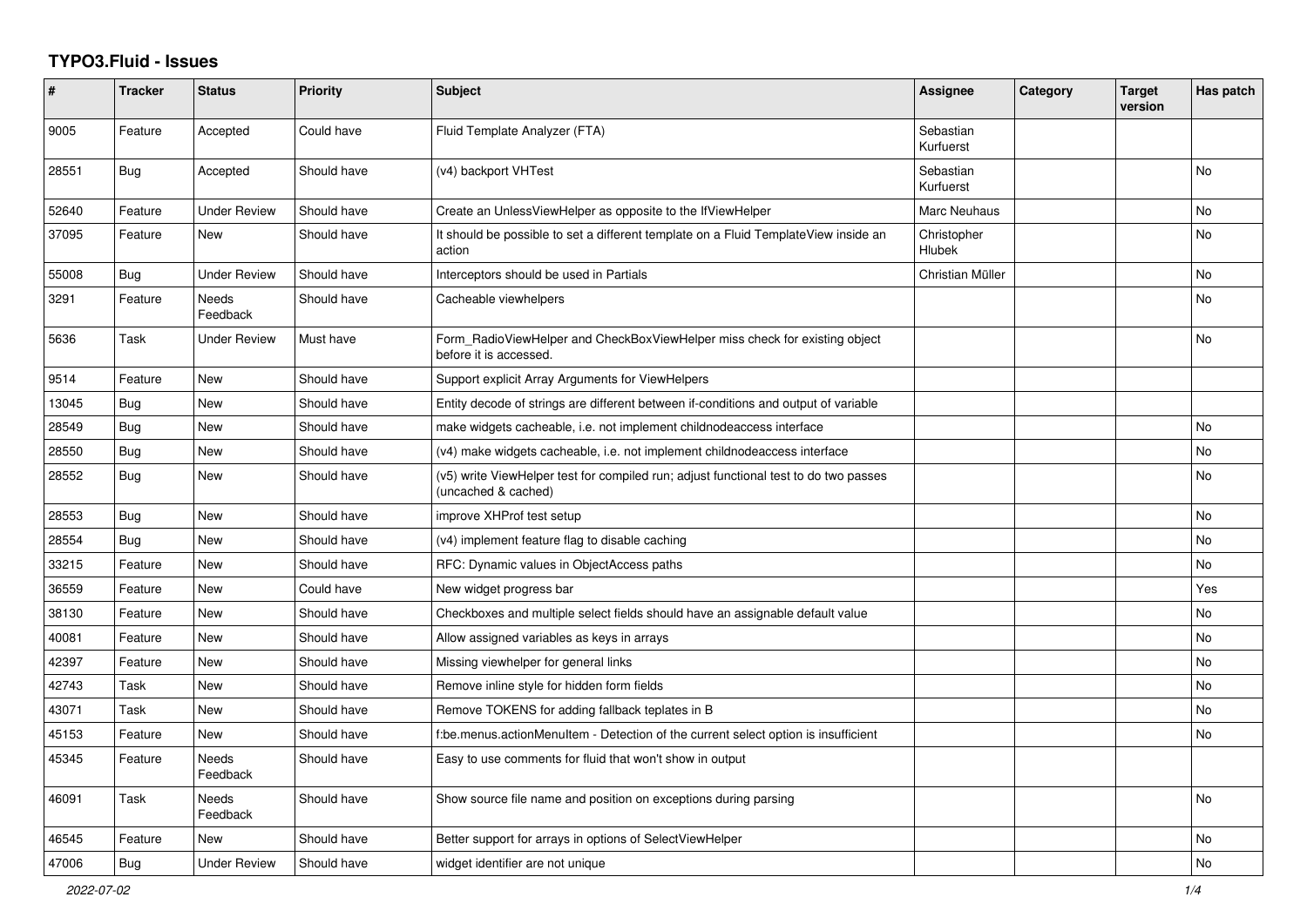| #     | <b>Tracker</b> | <b>Status</b>       | <b>Priority</b> | <b>Subject</b>                                                                            | <b>Assignee</b>        | Category | Target<br>version | Has patch |
|-------|----------------|---------------------|-----------------|-------------------------------------------------------------------------------------------|------------------------|----------|-------------------|-----------|
| 47669 | Task           | New                 | Should have     | FormViewHelper does not define the default request method                                 |                        |          |                   | <b>No</b> |
| 48355 | Feature        | <b>New</b>          | Could have      | Assign output of viewhelper to template variable for further processing.                  |                        |          |                   |           |
| 49038 | Bug            | <b>New</b>          | Must have       | form.select does not select the first item if prependOptionValue is used                  |                        |          |                   | No        |
| 49756 | Feature        | <b>Under Review</b> | Should have     | Select values by array key in checkbox viewhelper                                         |                        |          |                   | <b>No</b> |
| 50888 | Bug            | Under Review        | Should have     | WSOD by changing name of section and if Fluid caches are generated                        |                        |          |                   | <b>No</b> |
| 51277 | Feature        | New                 | Should have     | ViewHelper context should be aware of actual file occurrence                              |                        |          |                   | No        |
| 52419 | Bug            | New                 | Should have     | Wrong PHPDocs notation for default value inline f:translate viewhelper                    |                        |          | 2.0               | <b>No</b> |
| 52536 | Bug            | <b>Under Review</b> | Should have     | Errorclass not set if no property-attribute set                                           |                        |          |                   |           |
| 52591 | <b>Bug</b>     | New                 | Should have     | The Pagination Widget broken for joined objects                                           |                        |          |                   | <b>No</b> |
| 56237 | Task           | New                 | Should have     | in-line (Condition) View Helpers should not evaluate on parsing                           |                        |          |                   | No        |
| 57885 | <b>Bug</b>     | <b>New</b>          | Must have       | Inputs are cleared from a second form if the first form produced a vallidation error      |                        |          |                   | No        |
| 58921 | Bug            | New                 | Should have     | f:form.* VHs crash if NOT inside f:form but followed by f:form                            |                        |          |                   | No        |
| 58983 | Bug            | New                 | Should have     | format.date does not respect linebreaks and throws exception                              |                        |          |                   | <b>No</b> |
| 60271 | Feature        | New                 | Should have     | Paginate viewhelper, should also support arrays                                           |                        |          |                   | No        |
| 33394 | Feature        | Needs<br>Feedback   | Should have     | Logical expression parser for BooleanNode                                                 | Tobias Liebig          | Core     |                   | No        |
| 12863 | <b>Bug</b>     | New                 | Should have     | Attributes of a viewhelper can't contain a '-'                                            | Sebastian<br>Kurfuerst | Core     |                   | <b>No</b> |
| 33551 | Bug            | New                 | Must have       | View helper values break out of a partial scope                                           | Sebastian<br>Kurfuerst | Core     |                   | <b>No</b> |
| 51239 | Bug            | <b>Under Review</b> | Must have       | AbstractViewHelper use incorrect method signature for "\$this->systemLogger->log()"       | Adrian Föder           | Core     |                   | Yes       |
| 1907  | Feature        | <b>New</b>          | Could have      | Default values for view helpers based on context                                          |                        | Core     |                   |           |
| 3481  | Bug            | New                 | Should have     | Use ViewHelperVariableContainer in PostParseFacet                                         |                        | Core     |                   | No        |
| 4704  | Feature        | <b>New</b>          | Should have     | Improve parsing exception messages                                                        |                        | Core     |                   |           |
| 7608  | Feature        | <b>New</b>          | Could have      | Configurable shorthand/object accessor delimiters                                         |                        | Core     |                   | Yes       |
| 10472 | Feature        | <b>New</b>          | Could have      | Fluid Standalone distribution                                                             |                        | Core     |                   | <b>No</b> |
| 27607 | <b>Bug</b>     | <b>New</b>          | Must have       | Make Fluid comparisons work when first element is STRING, second is NULL.                 |                        | Core     |                   | <b>No</b> |
| 30555 | Feature        | New                 | Could have      | Make TagBuilder more extensible                                                           |                        | Core     |                   | No        |
| 32035 | Task           | New                 | Should have     | Improve fluid error messages                                                              |                        | Core     |                   | Yes       |
| 39990 | <b>Bug</b>     | <b>New</b>          | Should have     | Same form twice in one template: hidden fields for empty values are only rendered<br>once |                        | Core     |                   | <b>No</b> |
| 46257 | Feature        | <b>Under Review</b> | Should have     | Add escape sequence support for Fluid                                                     |                        | Core     |                   | <b>No</b> |
| 62346 | Feature        | New                 | Could have      | f:comment should have high precende                                                       |                        | Core     | 3.x               | No        |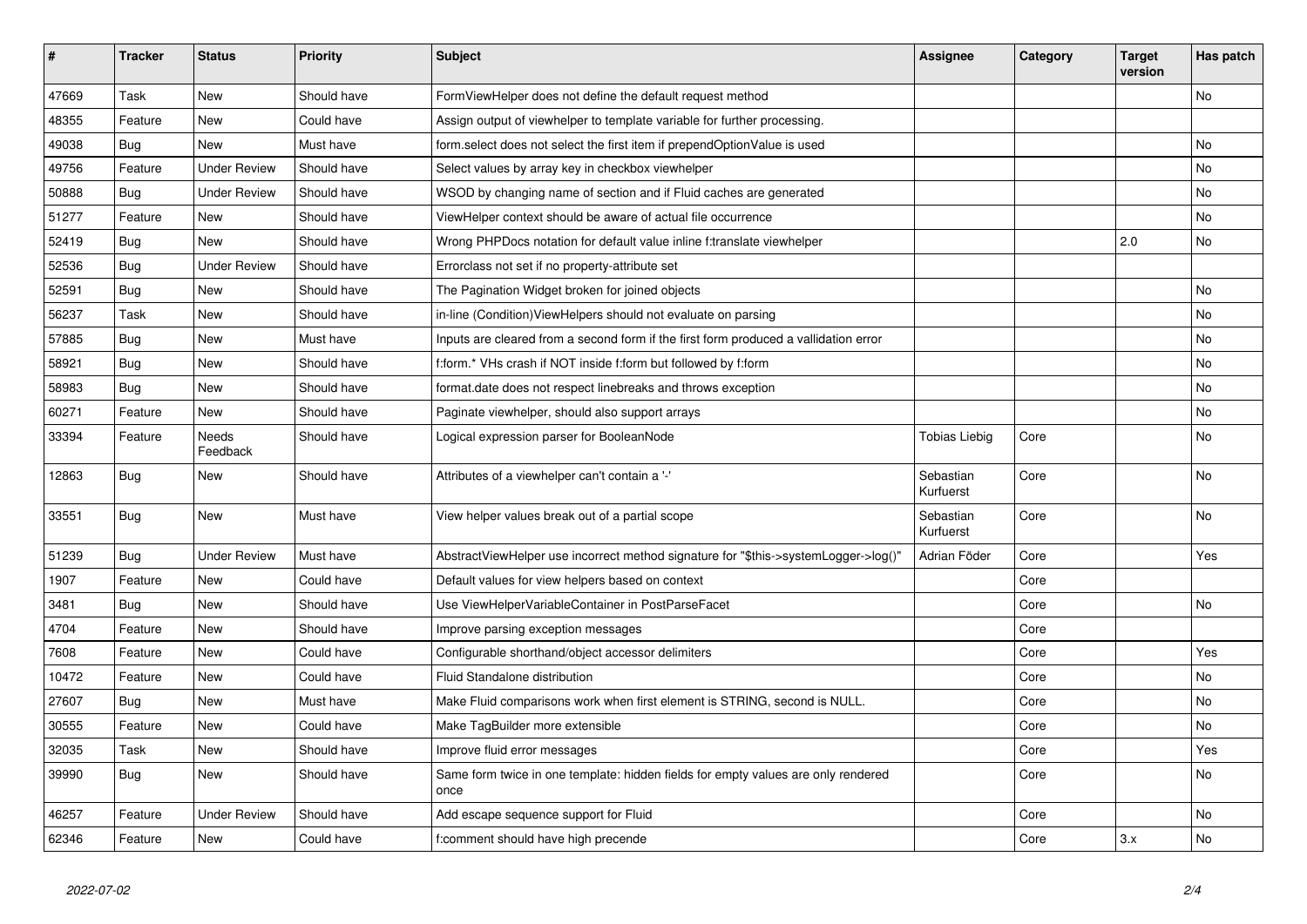| $\pmb{\#}$ | <b>Tracker</b> | <b>Status</b>            | <b>Priority</b>      | <b>Subject</b>                                                                                         | <b>Assignee</b>             | Category           | <b>Target</b><br>version | Has patch |
|------------|----------------|--------------------------|----------------------|--------------------------------------------------------------------------------------------------------|-----------------------------|--------------------|--------------------------|-----------|
| 8989       | Feature        | <b>Needs</b><br>Feedback | Could have           | Search path for fluid template files                                                                   |                             | View               |                          | No        |
| 38369      | Bug            | New                      | Must have            | Resource ViewHelpers should not fall back to request package                                           |                             | View               |                          | No        |
| 43072      | Task           | New                      | Should have          | Remove TOKENS for adding templates fallback in Backporter                                              |                             | View               |                          | No        |
| 45394      | Task           | New                      | Should have          | Forwardport Unit test for standalone view                                                              |                             | View               |                          | No        |
| 46289      | Bug            | <b>Needs</b><br>Feedback | Should have          | Enable Escaping Interceptor in XML request format                                                      |                             | View               | 2.0.1                    | No        |
| 60181      | Feature        | New                      | Could have           | Caching mechanism for Fluid Views/Templates                                                            |                             | View               |                          | No.       |
| 5933       | Feature        | Accepted                 | Should have          | Optional section rendering                                                                             | Sebastian<br>Kurfuerst      | ViewHelpers        |                          | No        |
| 40998      | Bug            | <b>Under Review</b>      | Should have          | Missing parent request namespaces in form field name prefix                                            | Sebastian<br>Kurfuerst      | ViewHelpers        | 1.1.1                    | No        |
| 36662      | <b>Bug</b>     | Needs<br>Feedback        | Should have          | Checked state isn't always correct when property is collection                                         | Kevin Ulrich<br>Moschallski | ViewHelpers        | 1.1.1                    | No        |
| 8491       | Task           | Needs<br>Feedback        | Should have          | link.action and uri.action differ in absolute argument                                                 | Karsten<br>Dambekalns       | ViewHelpers        |                          | No        |
| 43346      | Feature        | <b>Under Review</b>      | Should have          | Allow property mapping configuration via template                                                      | Karsten<br>Dambekalns       | ViewHelpers        | 2.1                      | No        |
| 3725       | Feature        | <b>New</b>               | Could have           | <b>CSS Engine</b>                                                                                      | Christian Müller            | ViewHelpers        |                          | No.       |
| 33628      | Bug            | <b>Needs</b><br>Feedback | Must have            | Multicheckboxes (multiselect) for Collections don't work                                               | Christian Müller            | ViewHelpers        |                          | No        |
| 58862      | Bug            | Needs<br>Feedback        | Should have          | FormViewHelper doesn't accept NULL as value for \$arguments                                            | Bastian<br>Waidelich        | ViewHelpers        |                          | Yes       |
| 59057      | Bug            | <b>Under Review</b>      | Must have            | Hidden empty value fields shoud be disabled when related field is disabled                             | <b>Bastian</b><br>Waidelich | <b>ViewHelpers</b> |                          | No        |
| 54195      | Task           | New                      | Should have          | Rename and move FormViewHelper's errorClass value, currently 'f3-form-error'                           | Adrian Föder                | ViewHelpers        |                          | No        |
| 8648       | Bug            | New                      | Should have          | format.crop ViewHelper should support all features of the crop stdWrap function                        |                             | ViewHelpers        |                          | No        |
| 9950       | Task           | New                      | Should have          | Binding to nested arrays impossible for form-elements                                                  |                             | ViewHelpers        |                          |           |
| 10911      | Task           | New                      | Should have          | Tx Fluid ViewHelpers Form AbstractFormViewHelper->renderHiddenIdentityField<br>should be more reliable |                             | <b>ViewHelpers</b> |                          | No        |
| 26658      | Task           | New                      | Won't have this time | Make Form ViewHelpers consistent                                                                       |                             | ViewHelpers        |                          | No        |
| 26664      | Task           | New                      | Won't have this time | Clean up Form ViewHelpers                                                                              |                             | ViewHelpers        |                          | No        |
| 30937      | Bug            | New                      | Should have          | CropViewHelper stringToTruncate can't be supplied so it can't be easily extended                       |                             | ViewHelpers        |                          | Yes       |
| 34309      | Task           | New                      | Could have           | Unknown ViewHelpers cause exception - should be handled more graceful                                  |                             | ViewHelpers        |                          | No        |
| 34682      | Bug            | <b>Under Review</b>      | Should have          | Radio Button missing checked on validation error                                                       |                             | ViewHelpers        |                          | No        |
| 36410      | Feature        | New                      | Should have          | Allow templates to send arguments back to layout                                                       |                             | ViewHelpers        |                          | No        |